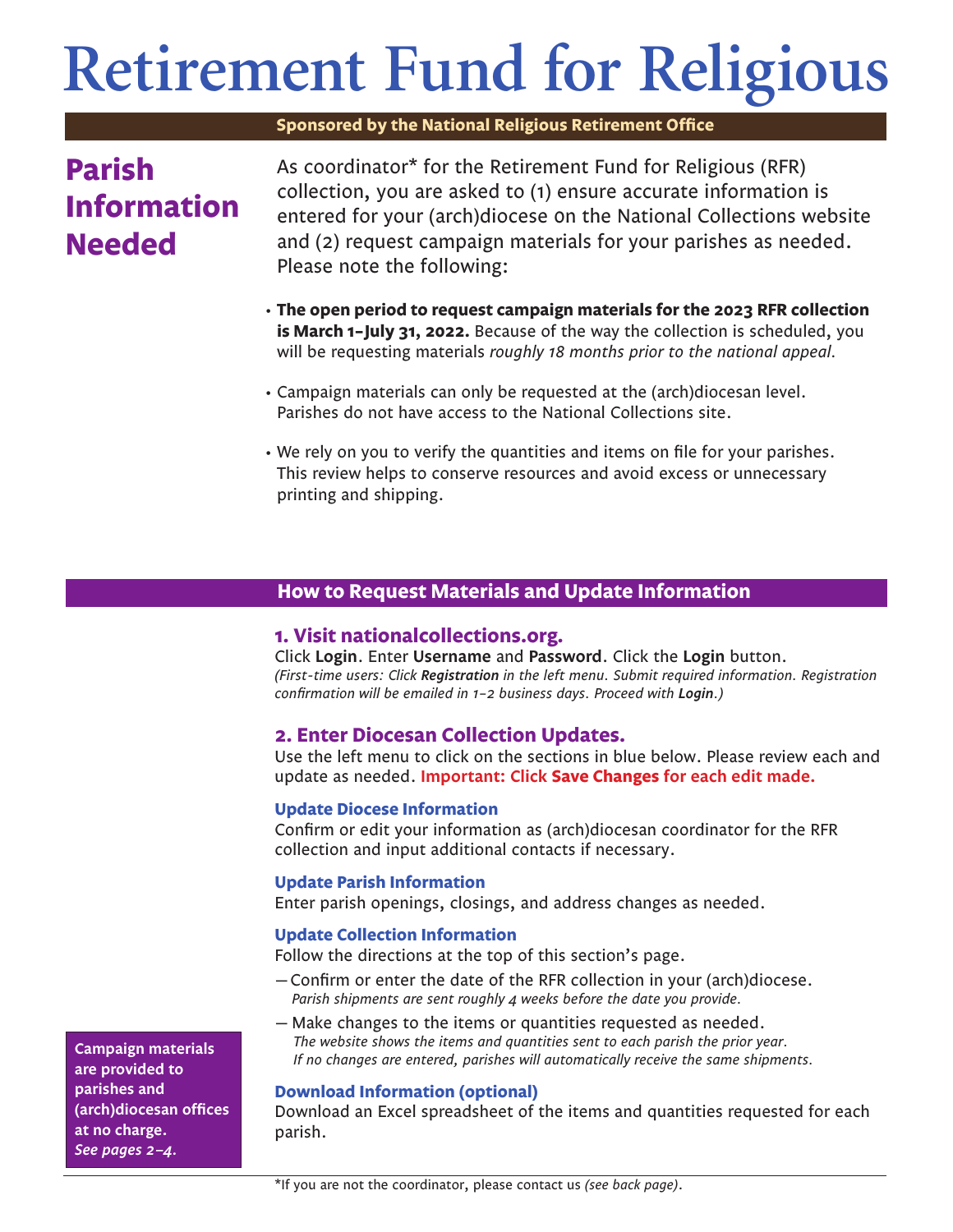# **Automatic Parish Shipments**

Two posters and a parish guide make up the **pastor kit,** which is shipped to each parish unless you indicate otherwise on the National Collections website.

#### **Parish Guide**

This short guide provides an overview of the resources that parishes often use to promote the appeal, such as bulletin announcements. All resources can be downloaded from **retiredreligious.org**.

#### **Retirement Fund for Religious Sponsored by the National Religious Retirement Office** Fall 2021 **Dear Pastor/Pastoral Administrator,** Since 1988, donations to the Retirement Fund for Religious collection have helped hundreds of US religious communities address their retirement-funding shortages. We remain humbled and grateful for this generosity. Like you, senior religious have offered their lives in service and prayer. Most ministered for small stipends, resulting in a profound shortfall in retirement savings. Rising health-care costs and decreasing income make it a struggle for many religious communities to care for their aging members. Covid-19 has compounded an already difficult situation. **Please give to those who have given a lifetime.**  Please share these concerns with your parish family and highlight the need in your parish bulletin, e-newsletter, or social media platforms. *(See pages 2–3 for downloadable resources.)* Most importantly, please announce the collection during Mass. I recognize that your parish and parishioners may also be facing financial difficulties. Please know we are grateful for every donation, regardless of size. All gifts advance our mission to ensure a safe, modest retirement for the nation's elderly religious. May God bless you for your goodness. Gratefully, Still, PSPM Sister Stephanie Still, PBVM Executive Director Enclosure: Posters *Above:* The religious pictured have, in total, devoted more than 600 years to prayer and ministry. Meet them on page 4.

#### **Posters**

Each year, the RFR produces a poster featuring senior religious. The goal is for parishes to display the poster in gathering spaces, parish centers, Catholic schools, parish offices, and other areas to promote the collection.

Posters are 17 x 22 inches with English text on one side, Spanish on the other.



Campaign samples shown feature 2021 graphics. Future campaigns will use different images and text.

**Reminder: Every parish automatically receives two posters.**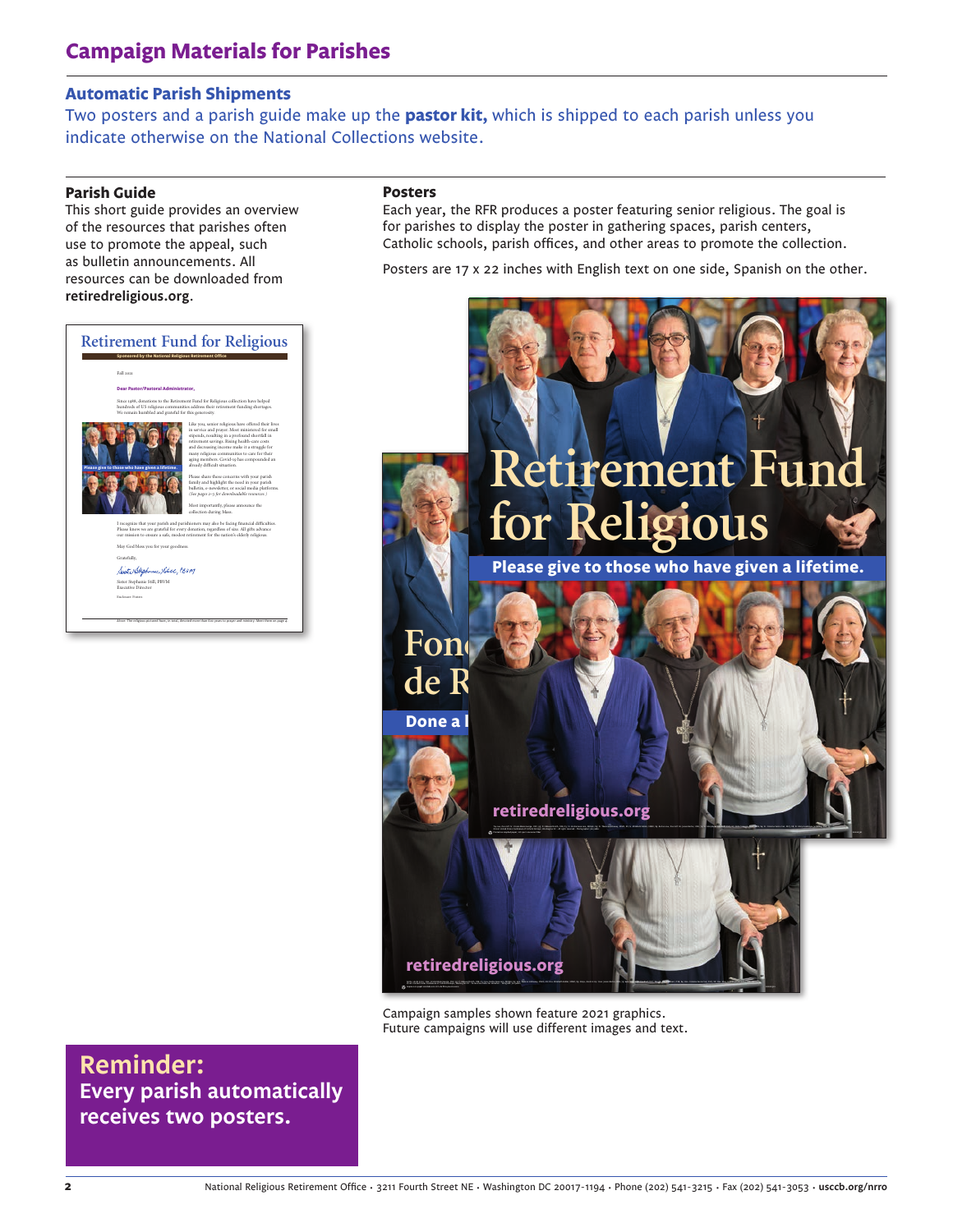### **Additional Parish Shipments**

The items on this page are shipped to parishes in response to requests that RFR coordinators enter on the National Collections website. Unless updates are entered, parishes will automatically receive the same items and quantities from year to year.

#### **Bulletin Inserts**

Bulletin inserts are a central component of the RFR appeal, informing parishioners of the urgent need for their support of elder religious and featuring the campaign image. Inserts can be included with weekly bulletins or made available in parish gathering spaces.

Bulletin inserts are 8.5 x 11 inches, include a response form, and display English text on one side and Spanish on the other.



20200401 Impreso en papel reciclado con 30% de fibra posconsumo — ©2021 United States Conference of Catholic Bishops, Washington DC • Se reservan todos los derechos • Fotógrafo: Jim Judkis **Verifique con su em donativos paralelos.** Nombre Dirección Ciudad Estado Código postal Dirección electrónica (para boletines electrónicos) (Arqui)diócesis **National Religious Retirement Offi ce • 3211 Fourth Street NE • Washington DC 20017-1194 • Teléfono (202) 541-3215 • Fax (202) 541-3053** Los datos que proporcioné se pueden usar para completar esta transacción y almacenarse para los registros del Fondo para la Jubilación de Religiosos de la Conferencia de Obispos Católicos de los Estados Unidos. ❑ Sí, de acuerdo. ❑ No, los datos que proporcioné se pueden usar solo para esta transacción.

#### **Direct Response Envelopes**

These bilingual envelopes can be placed in the pews or gathering space the weekend of the collection. They include a response form and are designed for parishioners to mail directly to the National Religious Retirement Office.



#### **Collection Envelopes**

These bilingual envelopes can be placed in the pews or gathering space on the weekend of the collection for parishioners who either forgot their offertory envelopes or are not registered members of the parish. Donations made in collection envelopes are returned to the parish.



**As RFR coordinator, you may request copies of any of the printed items shown on pages 2–4.**